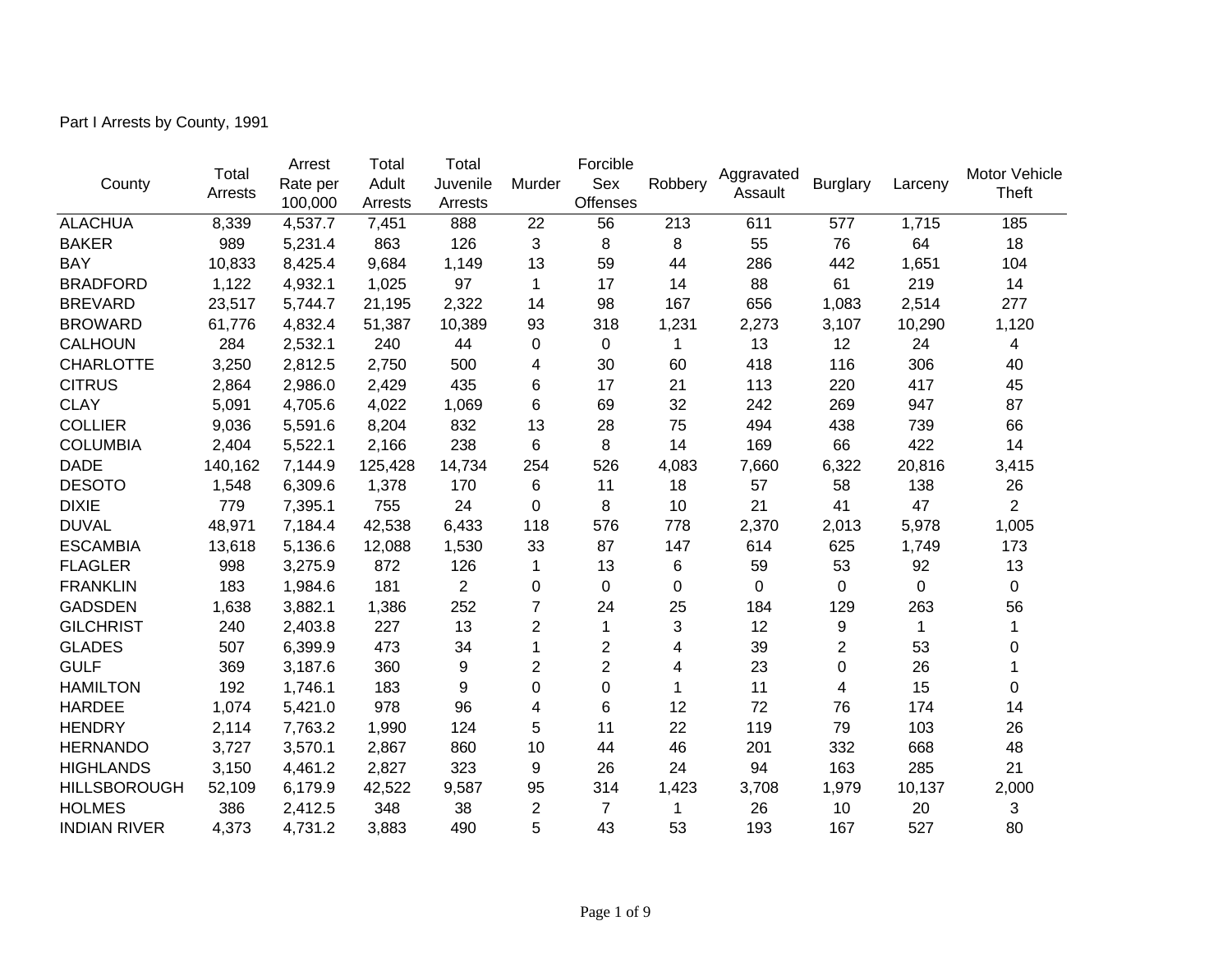Part I Arrests by County, 1991

|                   | Total   | Arrest   | Total   | Total            |                | Forcible |                |                       |                 | Larceny | Motor Vehicle  |
|-------------------|---------|----------|---------|------------------|----------------|----------|----------------|-----------------------|-----------------|---------|----------------|
| County            | Arrests | Rate per | Adult   | Juvenile         | Murder         | Sex      | Robbery        | Aggravated<br>Assault | <b>Burglary</b> |         | <b>Theft</b>   |
|                   |         | 100,000  | Arrests | Arrests          |                | Offenses |                |                       |                 |         |                |
| <b>JACKSON</b>    | 1,281   | 3,080.9  | 1,217   | 64               | 4              | 7        | $\overline{7}$ | 65                    | 28              | 151     | 21             |
| <b>JEFFERSON</b>  | 541     | 4,509.5  | 443     | 98               | 2              | 4        | 20             | 65                    | 23              | 85      | 14             |
| <b>LAFAYETTE</b>  | 169     | 2,978.5  | 162     | $\overline{7}$   | 0              | 1        | $\overline{2}$ | 16                    | 4               | 6       | $\overline{2}$ |
| <b>LAKE</b>       | 5,501   | 3,502.5  | 4,522   | 979              | 6              | 37       | 68             | 316                   | 320             | 752     | 89             |
| LEE               | 10,632  | 3,090.4  | 9,062   | 1,570            | 23             | 69       | 150            | 202                   | 751             | 1,087   | 263            |
| <b>LEON</b>       | 12,207  | 6,156.8  | 9,432   | 2,775            | 28             | 94       | 189            | 615                   | 968             | 2,669   | 465            |
| LEVY              | 1,182   | 4,430.0  | 1,090   | 92               | 3              | 10       | 15             | 72                    | 42              | 76      | 12             |
| <b>LIBERTY</b>    | 269     | 4,786.5  | 260     | $\boldsymbol{9}$ | 0              | 3        | 0              | 6                     | $\overline{7}$  | 8       | 4              |
| <b>MADISON</b>    | 840     | 5,086.9  | 806     | 34               | 4              | 6        | 5              | 49                    | 18              | 61      | $\overline{2}$ |
| <b>MANATEE</b>    | 14,953  | 6,837.4  | 13,534  | 1,419            | 48             | 65       | 215            | 828                   | 753             | 357     | 269            |
| <b>MARION</b>     | 12,401  | 6,190.8  | 10,730  | 1,671            | 13             | 55       | 151            | 468                   | 726             | 1,466   | 154            |
| <b>MARTIN</b>     | 4,676   | 4,536.2  | 4,174   | 502              | 8              | 26       | 42             | 210                   | 195             | 710     | 50             |
| <b>MONROE</b>     | 10,601  | 13,328.6 | 10,247  | 354              | 19             | 28       | 69             | 501                   | 192             | 1,047   | 92             |
| <b>NASSAU</b>     | 1,572   | 3,496.7  | 1,375   | 197              | 8              | 12       | 19             | 88                    | 23              | 236     | 24             |
| <b>OKALOOSA</b>   | 6,405   | 4,384.3  | 5,703   | 702              | 8              | 41       | 52             | 315                   | 293             | 895     | 95             |
| <b>OKEECHOBEE</b> | 2,162   | 7,167.0  | 1,888   | 274              | 6              | 16       | 59             | 91                    | 90              | 224     | 6              |
| <b>ORANGE</b>     | 50,902  | 7,258.3  | 47,415  | 3,487            | 39             | 203      | 603            | 1,523                 | 1,407           | 4,758   | 573            |
| <b>OSCEOLA</b>    | 5,313   | 4,643.8  | 4,547   | 766              | 3              | 24       | 73             | 289                   | 262             | 820     | 110            |
| PALM BEACH        | 46,093  | 5,219.8  | 40,828  | 5,265            | 43             | 141      | 682            | 2,204                 | 2,087           | 5,737   | 607            |
| <b>PASCO</b>      | 10,819  | 3,790.7  | 9,543   | 1,276            | 13             | 34       | 66             | 384                   | 521             | 1,204   | 190            |
| <b>PINELLAS</b>   | 41,211  | 4,815.7  | 32,031  | 9,180            | 61             | 299      | 805            | 2,192                 | 2,379           | 8,157   | 974            |
| <b>POLK</b>       | 19,023  | 4,587.2  | 16,415  | 2,608            | 22             | 70       | 322            | 1,000                 | 774             | 4,613   | 323            |
| <b>PUTNAM</b>     | 3,949   | 5,983.2  | 3,573   | 376              | 50             | 43       | 89             | 465                   | 269             | 439     | 38             |
| ST. JOHNS         | 3,259   | 3,784.3  | 2,970   | 289              | 11             | 25       | 81             | 212                   | 150             | 517     | 62             |
| <b>ST. LUCIE</b>  | 8,143   | 5,249.5  | 7,207   | 936              | 68             | 56       | 160            | 973                   | 511             | 690     | 131            |
| <b>SANTA ROSA</b> | 3,400   | 4,050.9  | 3,032   | 368              | $\overline{2}$ | 35       | 9              | 84                    | 192             | 252     | 62             |
| <b>SARASOTA</b>   | 13,019  | 4,656.7  | 11,434  | 1,585            | 27             | 105      | 231            | 798                   | 726             | 1,770   | 216            |
| <b>SEMINOLE</b>   | 12,746  | 4,276.4  | 11,248  | 1,498            | 20             | 27       | 168            | 513                   | 529             | 1,916   | 104            |
| <b>SUMTER</b>     | 1,242   | 3,879.4  | 1,044   | 198              | 9              | 12       | 19             | 84                    | 71              | 174     | 30             |
| <b>SUWANNEE</b>   | 702     | 2,564.5  | 656     | 46               | 2              | 9        | 9              | 31                    | 60              | 137     | 6              |
| <b>TAYLOR</b>     | 1,091   | 6,288.2  | 974     | 117              | 3              | 3        | $\overline{2}$ | 33                    | 44              | 119     | 17             |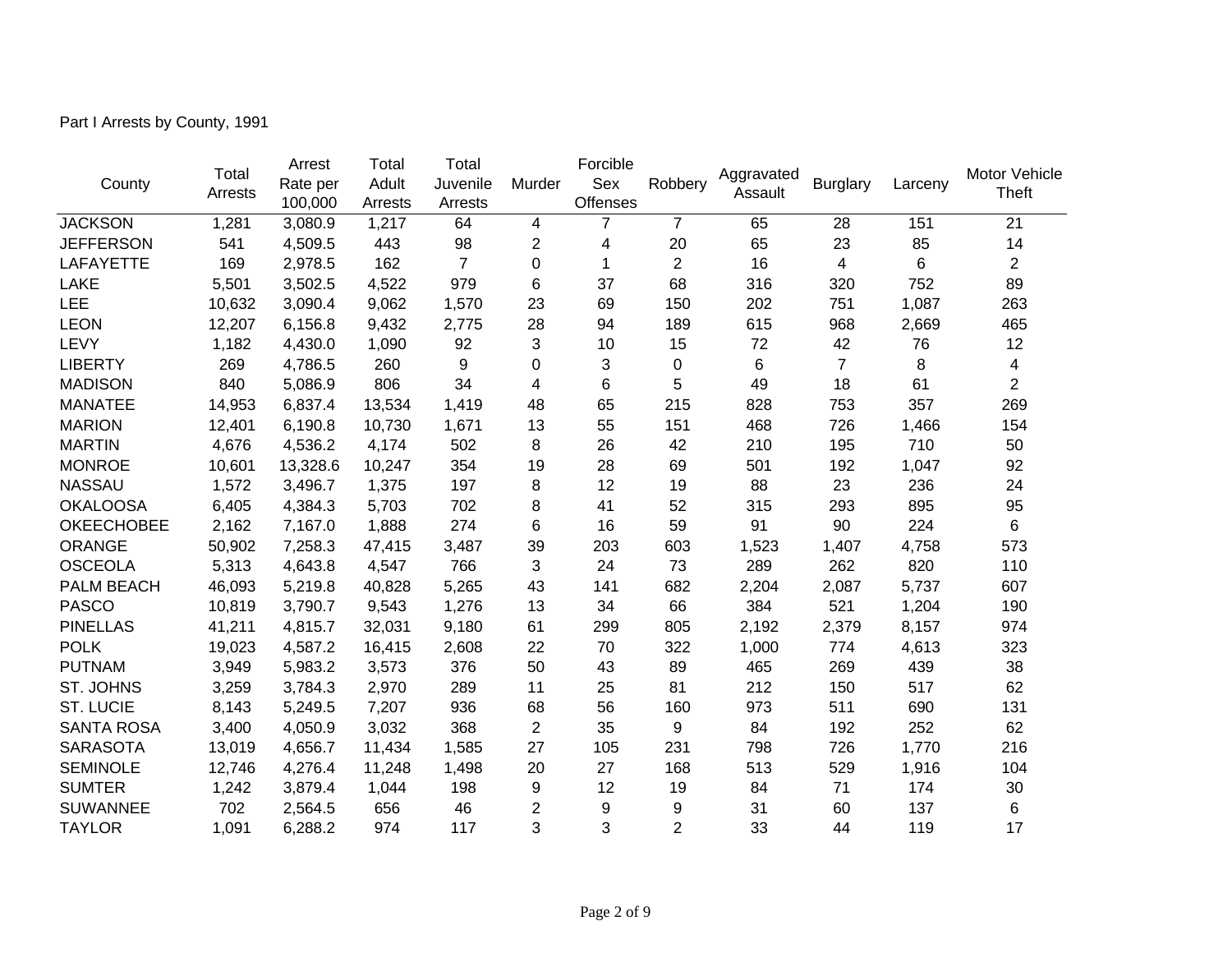Part I Arrests by County, 1991

| County            | Total<br>Arrests | Arrest<br>Rate per<br>100,000 | ™otal<br>Adult<br>Arrests | Total<br>Juvenile<br>Arrests | Murder | Forcible<br>Sex<br>Offenses | Robbery | Aggravated<br>Assault | <b>Burglary</b> | Larcenv | Motor Vehicle<br>Theft |
|-------------------|------------------|-------------------------------|---------------------------|------------------------------|--------|-----------------------------|---------|-----------------------|-----------------|---------|------------------------|
| <b>UNION</b>      | 242              | 2,279.4                       | 192                       | 50                           |        | 2                           |         | 5                     | 21              | 24      | 6                      |
| <b>VOLUSIA</b>    | 30,008           | .966.1                        | 26,963                    | 3,045                        | 44     | 152                         | 521     | 995                   | 874             | 3,226   | 392                    |
| WAKULLA           | 725              | 5.019.4                       | 629                       | 96                           |        | 8                           | 6       | 44                    | 68              | 43      | 12                     |
| <b>WALTON</b>     | 1.085            | 3.712.6                       | 1,000                     | 85                           |        | 8                           | 5       | 59                    | 68              | 106     | 4                      |
| <b>WASHINGTON</b> | 607              | 3,523.5                       | 580                       | 27                           |        | 5                           |         | 60                    | 13              | 21      |                        |
| Total             | 744,614          | 5,642.7                       | 649,626                   | 94,988                       | ,337   | 4.144                       | 13,459  | 36,736                | 33,988          | 104,953 | 14,278                 |

SOURCE: Florida Department of Law Enforcement. (1991). Crime in Florida, Florida uniform crime report [Computer program]. Tallahassee, FL: FDLE.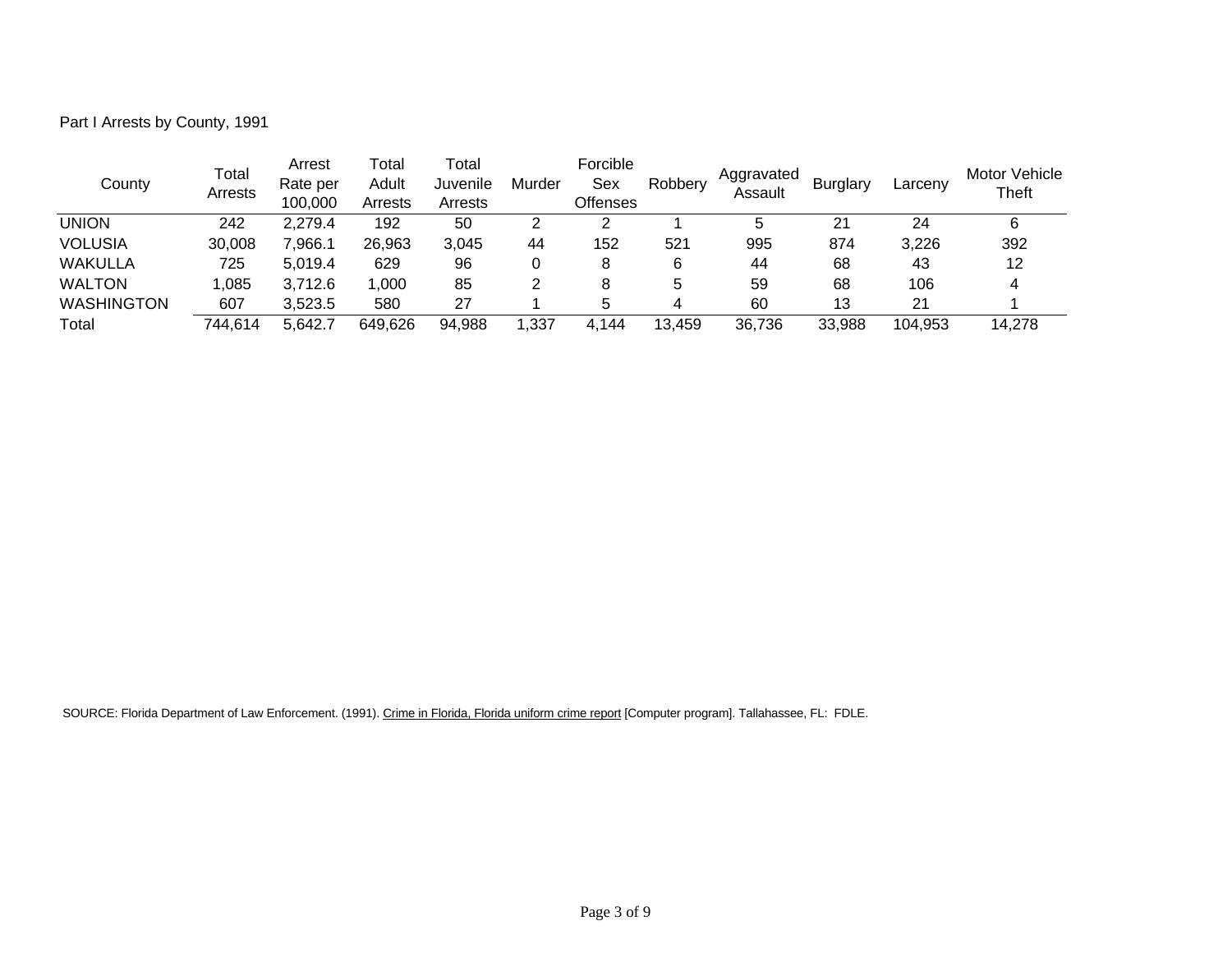Part II Arrests by County, 1991

| County              | Manslaughter | Kidnap/<br>Abduction | Arson          | Simple<br>Assault | Drug<br>Narcotic:<br>Sale | Drug<br>Narcotic:<br>Possession | <b>Bribery</b> | Embezzlement   | Fraud          | Counterfeit/<br>Forgery | Extortion/<br>Blackmail |
|---------------------|--------------|----------------------|----------------|-------------------|---------------------------|---------------------------------|----------------|----------------|----------------|-------------------------|-------------------------|
| <b>ALACHUA</b>      |              | 11                   | 17             | 621               | 105                       | 528                             | 0              | 10             | 206            | 95                      | 5                       |
| <b>BAKER</b>        | 0            | 1                    | -1             | 43                | 29                        | 49                              | 0              | $\overline{2}$ | $\overline{c}$ | 10                      |                         |
| <b>BAY</b>          |              | 12                   | 8              | 570               | 261                       | 520                             | 1              | 11             | 99             | 89                      | $\overline{2}$          |
| <b>BRADFORD</b>     | 0            | 5                    | 1              | 98                | 18                        | 101                             | 0              | 5              | $\overline{2}$ | 13                      | $\overline{2}$          |
| <b>BREVARD</b>      | 2            | 5                    | 11             | 766               | 396                       | 1,549                           | 1              | 14             | 157            | 216                     | 10                      |
| <b>BROWARD</b>      | 6            | 34                   | 75             | 3,818             | 2,700                     | 7,870                           | 8              | 66             | 971            | 321                     | 83                      |
| <b>CALHOUN</b>      | 0            | 0                    | 0              | 28                | 21                        | 15                              | 0              | 0              | 4              | 3                       | 0                       |
| <b>CHARLOTTE</b>    | $\Omega$     | $\overline{2}$       | $\Omega$       | 4                 | 85                        | 183                             | 0              | $\overline{2}$ | 142            | 51                      |                         |
| <b>CITRUS</b>       | 3            | 5                    | 10             | 176               | 48                        | 94                              | 0              | $\overline{2}$ | 18             | 13                      |                         |
| <b>CLAY</b>         | 0            | $\overline{2}$       | 5              | 254               | 116                       | 363                             | 0              | 4              | 39             | 36                      |                         |
| <b>COLLIER</b>      | 2            | 8                    | 5              | 122               | 229                       | 622                             | 3              | 17             | 82             | 53                      | 3                       |
| <b>COLUMBIA</b>     | 4            | 0                    | $\overline{2}$ | 93                | 114                       | 197                             | 0              | 0              | 20             | 17                      | 3                       |
| <b>DADE</b>         | 21           | 101                  | 113            | 4,986             | 3,907                     | 11,444                          | 12             | 242            | 1,097          | 467                     | 103                     |
| <b>DESOTO</b>       | 0            | $\overline{c}$       | 0              | 55                | 67                        | 75                              | 0              | 0              | 11             | 15                      | 0                       |
| <b>DIXIE</b>        | 0            | 0                    | 3              | 50                | 25                        | 10                              | $\Omega$       | 0              | 3              | 4                       | U                       |
| <b>DUVAL</b>        |              | 36                   | 58             | 2,345             | 953                       | 3,276                           | 2              | 213            | 260            | 488                     | 8                       |
| <b>ESCAMBIA</b>     | 3            | 18                   | 9              | 735               | 451                       | 564                             | 0              | $\mathbf 0$    | 261            | 50                      | 2                       |
| <b>FLAGLER</b>      | 0            |                      | 0              | 57                | 48                        | 122                             | 0              | 0              | 11             | $\overline{2}$          |                         |
| <b>FRANKLIN</b>     | 0            | 0                    | $\Omega$       | $\mathbf 0$       | $\mathbf{1}$              | $\mathbf 1$                     | 0              | 0              | 0              | $\mathbf 0$             | 0                       |
| <b>GADSDEN</b>      | 0            | 2                    | 4              | 135               | 55                        | 90                              | 0              | 0              | 13             | 12                      | 0                       |
| <b>GILCHRIST</b>    | 0            | 0                    | 0              | $\overline{2}$    | 10                        | 9                               | 0              | 4              |                | 0                       | 0                       |
| <b>GLADES</b>       | 0            |                      | $\Omega$       | 34                | 11                        | 28                              | 0              | 0              |                | 0                       |                         |
| <b>GULF</b>         |              | 0                    | 0              | 18                | 10                        | 14                              | 0              | 0              | 0              |                         |                         |
| <b>HAMILTON</b>     | 0            | 0                    | $\Omega$       | 3                 | 6                         | 5                               | 0              | 0              | 0              |                         |                         |
| <b>HARDEE</b>       | ი            | 4                    | 0              | 57                | 41                        | 42                              | 0              |                | 5              | 11                      |                         |
| <b>HENDRY</b>       |              | 2                    | 2              | 61                | 47                        | 46                              | 0              | 41             | 12             | 18                      |                         |
| <b>HERNANDO</b>     |              | 8                    | 25             | 311               | 156                       | 128                             | 0              | 4              | 25             | 11                      | 2                       |
| <b>HIGHLANDS</b>    |              | $\overline{2}$       | 4              | 175               | 113                       | 137                             | 0              | 4              | 11             | 11                      | 2                       |
| <b>HILLSBOROUGH</b> | 20           | 74                   | 37             | 2,995             | 1,978                     | 2,909                           | 6              | 52             | 595            | 362                     | 36                      |
| <b>HOLMES</b>       | 0            | 2                    | $\mathbf 0$    | 12                | 17                        | 10                              | 0              | 0              | 4              | 10                      | 0                       |
| <b>INDIAN RIVER</b> | $\Omega$     | $\overline{2}$       | $\overline{7}$ | 141               | 163                       | 314                             | 1              | $\overline{2}$ | 68             | 55                      | 0                       |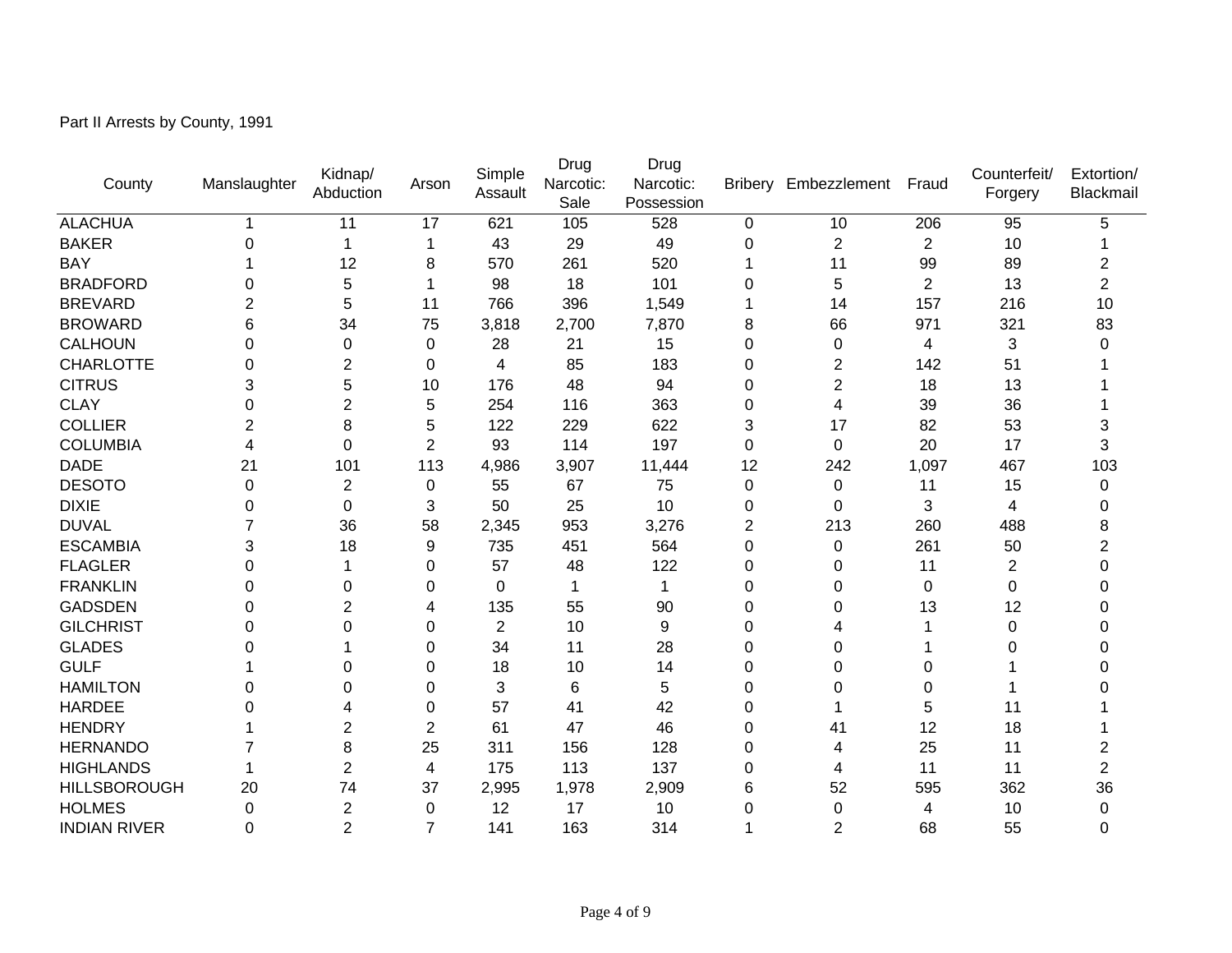Part II Arrests by County, 1991

| County            | Manslaughter   | Kidnap/<br>Abduction | Arson          | Simple<br>Assault | Drug<br>Narcotic:<br>Sale | Drug<br>Narcotic:<br>Possession | <b>Bribery</b> | Embezzlement   | Fraud          | Counterfeit/<br>Forgery | Extortion/<br>Blackmail |
|-------------------|----------------|----------------------|----------------|-------------------|---------------------------|---------------------------------|----------------|----------------|----------------|-------------------------|-------------------------|
| <b>JACKSON</b>    | 0              | 4                    | $\overline{2}$ | 34                | 19                        | 42                              | 0              | 4              | 6              | 10                      | 0                       |
| <b>JEFFERSON</b>  | 0              | 1                    | $\mathbf 0$    | 41                | 21                        | 41                              | 0              |                | 4              | 9                       |                         |
| LAFAYETTE         | 0              | 0                    | 0              | 0                 | $\overline{7}$            | $\overline{7}$                  | 0              | $\overline{2}$ | $\overline{c}$ | 3                       |                         |
| LAKE              |                | 8                    | 3              | 272               | 204                       | 307                             | 0              | 6              | 64             | 66                      |                         |
| <b>LEE</b>        | 13             | 2                    | 12             | 268               | 211                       | 696                             | $\Omega$       | 82             | 58             | 55                      |                         |
| <b>LEON</b>       |                | 20                   | 12             | 704               | 153                       | 861                             |                | 22             | 286            | 98                      | 15                      |
| LEVY              | 0              | $\overline{2}$       | 1              | 51                | 64                        | 58                              | 0              | $\overline{2}$ | 8              | 11                      | 0                       |
| <b>LIBERTY</b>    | $\Omega$       | 0                    | $\Omega$       | 17                | 18                        | 13                              | 0              | 0              | 0              | $\overline{2}$          | 0                       |
| <b>MADISON</b>    | 0              | 0                    | $\overline{2}$ | 46                | 76                        | 40                              | 0              | 5              | 3              | $\overline{7}$          | 0                       |
| <b>MANATEE</b>    | 11             | 9                    | 5              | 661               | 321                       | 719                             |                | 1,342          | 146            | 132                     | 0                       |
| <b>MARION</b>     | 3              | 12                   | 9              | 537               | 237                       | 548                             | 0              |                | 119            | 101                     | 10                      |
| <b>MARTIN</b>     | 0              | 1                    | $\Omega$       | 207               | 95                        | 497                             | 0              | $\overline{2}$ | 36             | 22                      | 0                       |
| <b>MONROE</b>     | $\overline{2}$ | 12                   | 9              | 646               | 389                       | 572                             |                |                | 92             | 38                      | 2                       |
| <b>NASSAU</b>     | 0              | 3                    | $\overline{7}$ | 85                | 13                        | 81                              | 0              | $\overline{2}$ | 8              | 11                      | 0                       |
| <b>OKALOOSA</b>   | $\overline{2}$ | 9                    | 4              | 300               | 320                       | 291                             |                |                | 72             | 67                      |                         |
| <b>OKEECHOBEE</b> |                | 9                    | 4              | 135               | 55                        | 58                              |                | 0              | 11             | 12                      | 0                       |
| <b>ORANGE</b>     | 10             | 41                   | 20             | 1,933             | 1,315                     | 2,401                           | 4              | 4              | 343            | 339                     | 15                      |
| <b>OSCEOLA</b>    | $\overline{2}$ | 6                    | $\overline{2}$ | 370               | 218                       | 320                             | $\overline{2}$ | 0              | 62             | 26                      | 3                       |
| PALM BEACH        | 6              | 24                   | 47             | 1,468             | 808                       | 2,724                           | 1              | 15             | 438            | 223                     | 27                      |
| <b>PASCO</b>      | 2              | 10                   | 8              | 786               | 174                       | 338                             | $\Omega$       | $\overline{2}$ | 95             | 42                      | 3                       |
| <b>PINELLAS</b>   | 5              | 50                   | 88             | 3,106             | 1,061                     | 3,354                           | 6              | 75             | 674            | 304                     | 10                      |
| <b>POLK</b>       |                | 23                   | 12             | 1,251             | 511                       | 1,262                           | $\overline{2}$ | $\overline{2}$ | 570            | 131                     | 6                       |
| <b>PUTNAM</b>     |                | 7                    | 10             | 31                | 124                       | 143                             | 0              | 6              | 18             | 51                      | 0                       |
| ST. JOHNS         |                | 3                    | 4              | 223               | 50                        | 423                             | 0              | 9              | 17             | 11                      | 0                       |
| <b>ST. LUCIE</b>  | 2              | 9                    | 6              | 1                 | 240                       | 621                             | $\overline{2}$ |                | 308            | 60                      | 6                       |
| <b>SANTA ROSA</b> |                | 3                    |                | 88                | 90                        | 191                             | 0              | 0              | 13             | 46                      | 0                       |
| <b>SARASOTA</b>   |                | 10                   | 5              | 256               | 284                       | 992                             | 0              | 1              | 109            | 196                     | 6                       |
| <b>SEMINOLE</b>   | 2              | 16                   | 6              | 449               | 514                       | 667                             | $\overline{2}$ | $\overline{7}$ | 134            | 81                      | 14                      |
| <b>SUMTER</b>     | 2              | 3                    |                | 65                | 88                        | 94                              | 0              | $\Omega$       | 15             | 4                       | $\overline{2}$          |
| <b>SUWANNEE</b>   | 0              | 4                    | $\overline{2}$ | 39                | 28                        | 35                              | 0              |                | 2              |                         | O                       |
| <b>TAYLOR</b>     | 0              | $\Omega$             | 0              | 58                | 84                        | 17                              | 0              | 0              | 9              | 10                      |                         |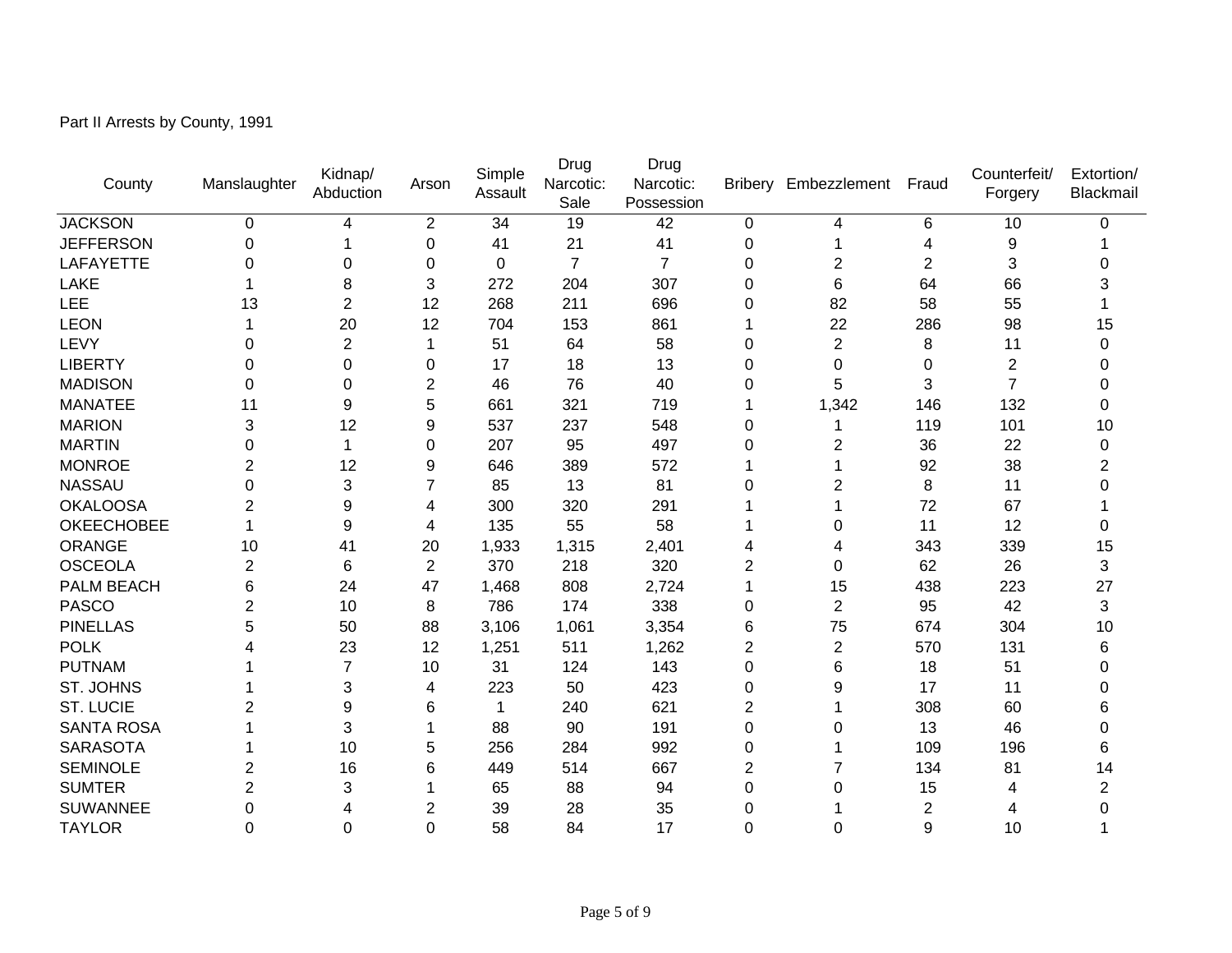| Part II Arrests by County, 1991 |  |  |
|---------------------------------|--|--|
|---------------------------------|--|--|

| County            | Manslaughter | Kidnap/<br>Abduction | Arson | Simple<br>Assault | Drug<br>Narcotic:<br>Sale | Drug<br>Narcotic:<br>Possession | <b>Bribery</b> | Embezzlement | Fraud | Counterfeit/<br>Forgery | Extortion/<br>Blackmail |
|-------------------|--------------|----------------------|-------|-------------------|---------------------------|---------------------------------|----------------|--------------|-------|-------------------------|-------------------------|
| <b>UNION</b>      |              |                      |       | 10                |                           |                                 |                |              |       |                         |                         |
| <b>VOLUSIA</b>    |              | 26                   | 14    | ,233              | 509                       | 2,401                           |                | 232          | 349   | 202                     | 15                      |
| <b>WAKULLA</b>    |              |                      |       | 32                | 13                        | 14                              |                |              |       |                         |                         |
| <b>WALTON</b>     |              |                      |       | 76                | 19                        | 49                              |                | 4            | 16    |                         |                         |
| <b>WASHINGTON</b> |              |                      |       | っ                 | 51                        | 25                              |                | 12           |       | 16                      |                         |
| Total             | 159          | 673                  | 697   | 34,247            | 20,566                    | 52,219                          | 58             | 2,540        | 8,210 | 4,845                   | 410                     |

SOURCE: Florida Department of Law Enforcement. (1991). Crime in Florida, Florida uniform crime report [Computer program]. Tallahassee, FL: FDLE.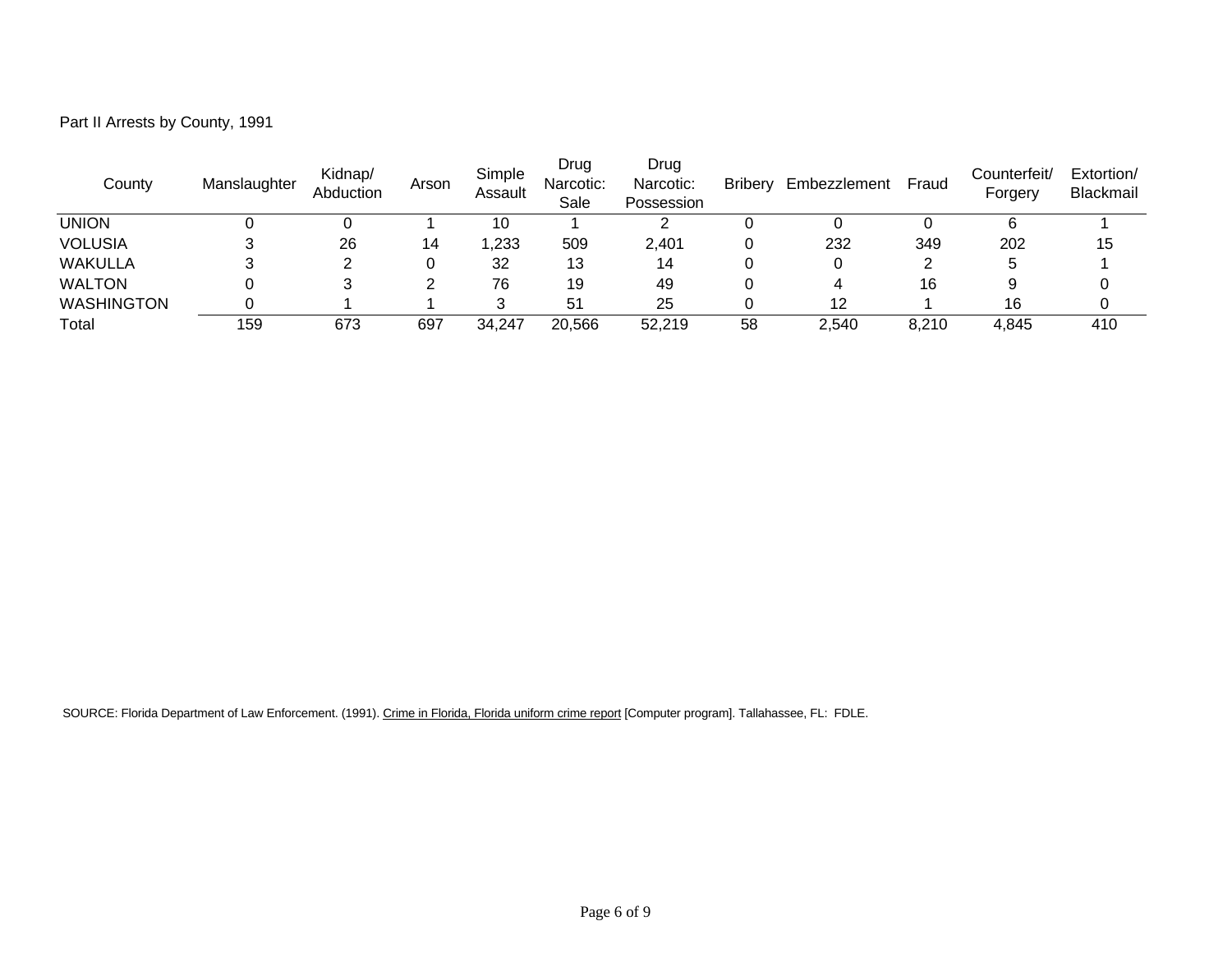Part II Arrests by County, 1991 (2)

| County              |                | Prostitution/<br>Intimidation Commercialized<br>Sex | Non-Forcible<br>Sex<br><b>Offenses</b> | Stolen Property:<br>Buy/Sell/Receive | <b>DUI</b> | Destruction/Damage/<br>Vandalism | Gambling | Weapon<br>Violations | Liquor Law<br>Violations | Miscellaneous |
|---------------------|----------------|-----------------------------------------------------|----------------------------------------|--------------------------------------|------------|----------------------------------|----------|----------------------|--------------------------|---------------|
| <b>ALACHUA</b>      | 56             | $\overline{2}$                                      | 30                                     | 36                                   | 407        | 74                               | $\Omega$ | 84                   | 315                      | 2,357         |
| <b>BAKER</b>        | 11             | 0                                                   | 4                                      | 19                                   | 49         | 8                                | 0        | 14                   | 80                       | 434           |
| <b>BAY</b>          | 75             | 12                                                  | 33                                     | 34                                   | 418        | 194                              | 2        | 123                  | 954                      | 4,815         |
| <b>BRADFORD</b>     | 5              | $\overline{2}$                                      | 1                                      | 11                                   | 108        | 17                               | $\Omega$ | 17                   | 29                       | 273           |
| <b>BREVARD</b>      | 337            | 147                                                 | 54                                     | 92                                   | 1,914      | 86                               | $\Omega$ | 243                  | 1,071                    | 11,637        |
| <b>BROWARD</b>      | 524            | 1,333                                               | 420                                    | 1,214                                | 5,118      | 473                              | 117      | 1,042                | 1,604                    | 15,547        |
| <b>CALHOUN</b>      | 28             | 0                                                   | $\overline{c}$                         | 4                                    | 44         | 9                                | 0        | 5                    |                          | 66            |
| <b>CHARLOTTE</b>    | 45             | 0                                                   | $\overline{7}$                         | 42                                   | 408        | 21                               | 0        | 21                   | 50                       | 1,212         |
| <b>CITRUS</b>       | 7              | 0                                                   | 14                                     | 28                                   | 266        | 29                               | 0        | 30                   | 61                       | 1,220         |
| <b>CLAY</b>         | 25             | 0                                                   | 21                                     | 26                                   | 539        | 94                               | 0        | 61                   | 210                      | 1,643         |
| <b>COLLIER</b>      | 13             | 2                                                   | 73                                     | 22                                   | 1,346      | 78                               | 11       | 97                   | 170                      | 4,225         |
| <b>COLUMBIA</b>     | 12             | 0                                                   | 14                                     | 10                                   | 196        | 38                               | 0        | 36                   | 103                      | 846           |
| <b>DADE</b>         | 4,424          | 1,789                                               | 1,099                                  | 1,499                                | 9,335      | 722                              | 388      | 2,059                | 7,443                    | 45,835        |
| <b>DESOTO</b>       | 16             | 0                                                   | 9                                      | 4                                    | 125        | 12                               | 0        | 35                   | 31                       | 777           |
| <b>DIXIE</b>        | 9              | 0                                                   | $\overline{2}$                         | 3                                    | 53         | 8                                | 0        | 7                    | $\overline{7}$           | 466           |
| <b>DUVAL</b>        | 309            | 767                                                 | 199                                    | 244                                  | 2,997      | 270                              | 47       | 1,054                | 1,308                    | 21,292        |
| <b>ESCAMBIA</b>     | 105            | 13                                                  | 78                                     | 63                                   | 800        | 167                              | 24       | 102                  | 260                      | 6,485         |
| <b>FLAGLER</b>      | 33             |                                                     | 6                                      | 38                                   | 210        | 6                                | 0        | 28                   | 23                       | 175           |
| <b>FRANKLIN</b>     | 3              | 0                                                   | $\mathbf 0$                            | 0                                    | 9          | $\Omega$                         | 0        | 0                    | 0                        | 169           |
| <b>GADSDEN</b>      | 11             | 5                                                   | 3                                      | 4                                    | 80         | 16                               | 0        | 18                   | 7                        | 495           |
| <b>GILCHRIST</b>    | $\Omega$       | 0                                                   |                                        | 7                                    | 33         | 4                                | $\Omega$ | 2                    | 2                        | 136           |
| <b>GLADES</b>       |                | 0                                                   | 0                                      |                                      | 59         | 0                                | $\Omega$ | 6                    | 28                       | 230           |
| <b>GULF</b>         | 4              | 0                                                   | 0                                      | 3                                    | 31         |                                  | $\Omega$ | 4                    | 1                        | 223           |
| <b>HAMILTON</b>     | 5              | 0                                                   | 0                                      | 3                                    | 38         | 3                                | 0        | 2                    | 19                       | 76            |
| <b>HARDEE</b>       | 6              |                                                     | 5                                      | 5                                    | 112        | 12                               | 0        | 8                    | 10                       | 395           |
| <b>HENDRY</b>       | 3              |                                                     | 16                                     | 19                                   | 190        | 14                               | 0        | 24                   | 23                       | 1,228         |
| <b>HERNANDO</b>     | 21             | 3                                                   | 30                                     | 15                                   | 282        | 92                               | 0        | 42                   | 121                      | 1,095         |
| <b>HIGHLANDS</b>    | 5              | 4                                                   | 9                                      | 15                                   | 206        | 21                               | $\Omega$ | 46                   | 123                      | 1,639         |
| <b>HILLSBOROUGH</b> | 125            | 1,482                                               | 607                                    | 214                                  | 3,043      | 747                              | 17       | 786                  | 1,896                    | 14,472        |
| <b>HOLMES</b>       | $\overline{2}$ | 0                                                   | $\overline{2}$                         | 13                                   | 71         | 8                                | $\Omega$ | 3                    | 57                       | 106           |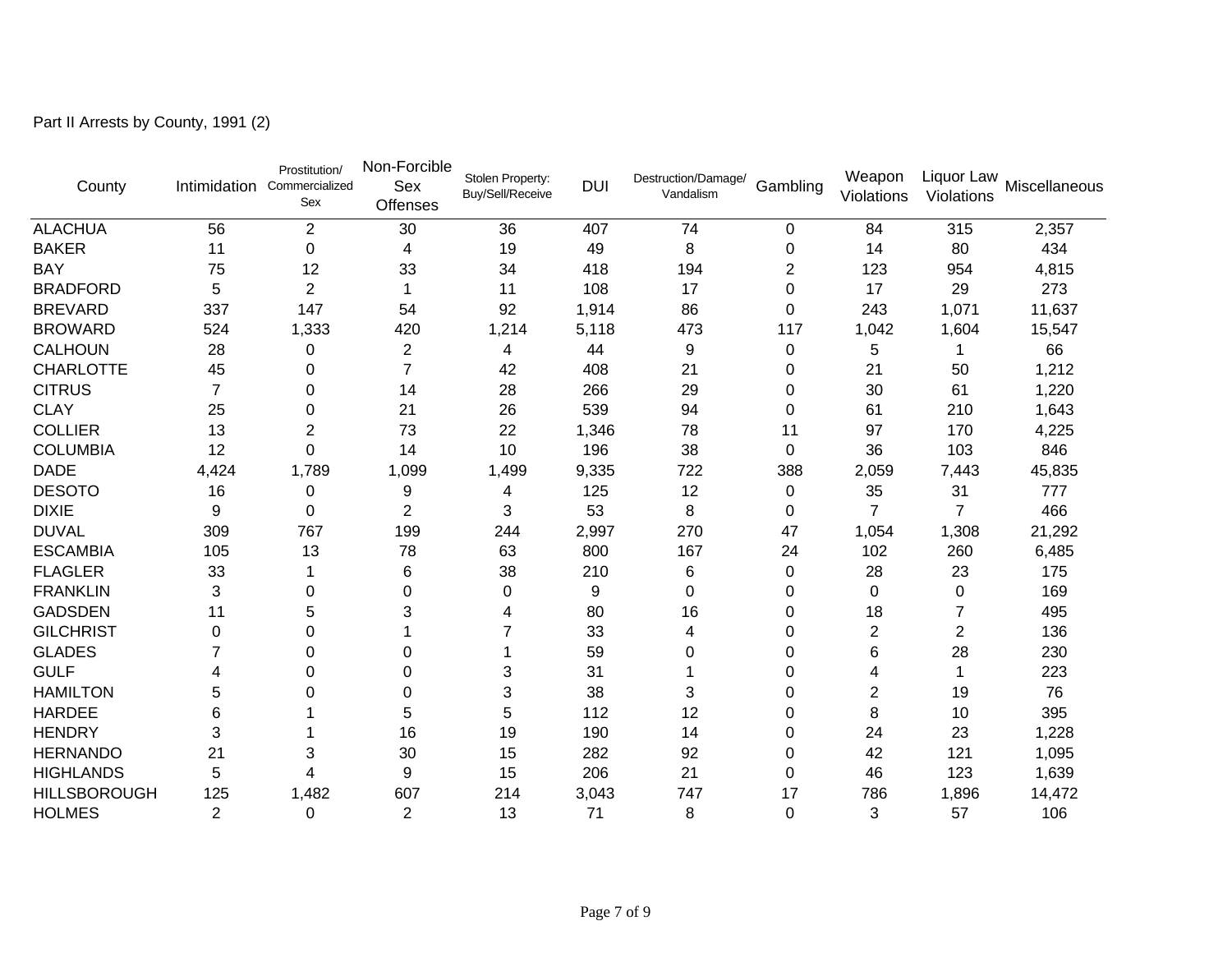Part II Arrests by County, 1991 (2)

| County              |                | Prostitution/<br>Intimidation Commercialized<br>Sex | Non-Forcible<br>Sex<br>Offenses | Stolen Property:<br>Buy/Sell/Receive | <b>DUI</b> | Destruction/Damage/<br>Vandalism | Gambling       | Weapon<br>Violations | Liquor Law<br>Violations | Miscellaneous |
|---------------------|----------------|-----------------------------------------------------|---------------------------------|--------------------------------------|------------|----------------------------------|----------------|----------------------|--------------------------|---------------|
| <b>INDIAN RIVER</b> | 126            | 9                                                   | 15                              | 22                                   | 316        | 46                               | 11             | 26                   | 125                      | 1,856         |
| <b>JACKSON</b>      | 12             | 0                                                   | $\boldsymbol{2}$                | 8                                    | 131        | $\overline{c}$                   | 0              | 20                   | 19                       | 683           |
| <b>JEFFERSON</b>    | 2              | 0                                                   | $\overline{2}$                  |                                      | 36         | 16                               | 0              | 15                   | 2                        | 135           |
| LAFAYETTE           | 0              | 0                                                   | 1                               | $\overline{2}$                       | 10         | 3                                | 0              | 2                    | 9                        | 90            |
| LAKE                | 95             | 19                                                  | 23                              | 85                                   | 688        | 56                               | 3              | 73                   | 180                      | 1,757         |
| LEE                 | 115            | 38                                                  | 37                              | 44                                   | 1,896      | 50                               | 12             | 120                  | 502                      | 3,875         |
| <b>LEON</b>         | 22             | 29                                                  | 44                              | 68                                   | 225        | 166                              | $\overline{7}$ | 241                  | 655                      | 3,549         |
| LEVY                | $\overline{7}$ | 0                                                   | 0                               |                                      | 91         | 11                               | 0              | 11                   | 28                       | 606           |
| <b>LIBERTY</b>      |                | 0                                                   | 1                               | 0                                    | 22         | 4                                | 0              | 2                    | 1                        | 160           |
| <b>MADISON</b>      | 3              | $\Omega$                                            | 0                               | 5                                    | 120        | $\overline{7}$                   | 6              | 18                   | 18                       | 339           |
| <b>MANATEE</b>      | 246            | 55                                                  | 67                              | 124                                  | 995        | 94                               | $\Omega$       | 125                  | 139                      | 7,226         |
| <b>MARION</b>       | 73             | 78                                                  | 73                              | 63                                   | 515        | 127                              | 0              | 132                  | 432                      | 6,298         |
| <b>MARTIN</b>       | 29             | 18                                                  | 10                              | 36                                   | 775        | 21                               | 0              | 47                   | 453                      | 1,186         |
| <b>MONROE</b>       | 33             | 10                                                  | 57                              | 52                                   | 727        | 62                               | 3              | 64                   | 833                      | 5,048         |
| <b>NASSAU</b>       | 23             | 0                                                   | 4                               | 12                                   | 147        | 32                               | 0              | 28                   | 55                       | 651           |
| <b>OKALOOSA</b>     | 57             | 3                                                   | 25                              | 41                                   | 417        | 89                               | 0              | 53                   | 101                      | 2,852         |
| <b>OKEECHOBEE</b>   | 73             | 0                                                   | 21                              | 20                                   | 239        | 17                               | $\Omega$       | 28                   | 6                        | 980           |
| ORANGE              | 835            | 972                                                 | 159                             | 867                                  | 3,194      | 165                              | 9              | 539                  | 1,712                    | 26,919        |
| <b>OSCEOLA</b>      | 4              | 28                                                  | 18                              | 29                                   | 769        | 56                               | 3              | 72                   | 143                      | 1,599         |
| PALM BEACH          | 289            | 432                                                 | 205                             | 368                                  | 1,998      | 312                              | 82             | 613                  | 1,798                    | 22,714        |
| <b>PASCO</b>        | 101            | $\overline{7}$                                      | 110                             | 149                                  | 1,973      | 117                              | $\overline{7}$ | 90                   | 215                      | 4,178         |
| <b>PINELLAS</b>     | 322            | 402                                                 | 352                             | 273                                  | 3,845      | 553                              | 25             | 665                  | 2,854                    | 8,320         |
| <b>POLK</b>         | 356            | 199                                                 | 104                             | 92                                   | 1,076      | 179                              | 6              | 227                  | 815                      | 5,071         |
| <b>PUTNAM</b>       | 31             | $\Omega$                                            | 15                              | 25                                   | 253        | 8                                | $\Omega$       | 56                   | 88                       | 1,689         |
| ST. JOHNS           | 28             | 12                                                  | 6                               | 14                                   | 385        | 7                                | $\Omega$       | 19                   | 120                      | 869           |
| <b>ST. LUCIE</b>    | 181            | 78                                                  | 50                              | 25                                   | 610        | 37                               | 33             | 92                   | 75                       | 3,117         |
| <b>SANTA ROSA</b>   | 70             | 5                                                   | 12                              | 10                                   | 290        | 35                               | 0              | 24                   | 120                      | 1,765         |
| <b>SARASOTA</b>     | 28             | 22                                                  | 57                              | 34                                   | 1,318      | 49                               | $\Omega$       | 97                   | 368                      | 5,313         |
| <b>SEMINOLE</b>     | 192            | 130                                                 | 148                             | 55                                   | 1,218      | 72                               | 18             | 107                  | 139                      | 5,498         |
| <b>SUMTER</b>       | 6              | 5                                                   | 8                               | $\overline{7}$                       | 78         | 10                               | 3              | 25                   | 47                       | 380           |